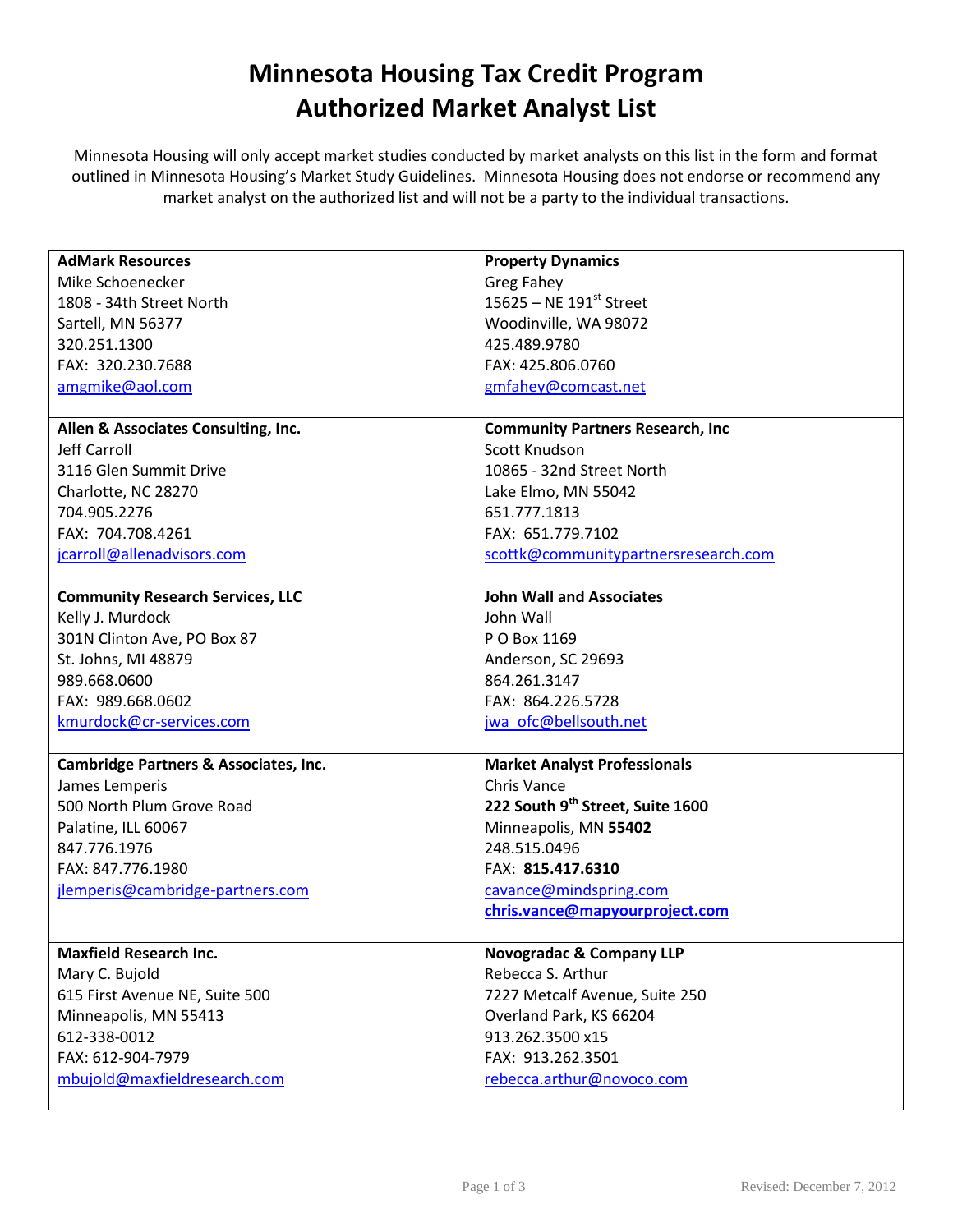| <b>National Land Advisory Group</b>      | <b>Market Advantage REVAC</b>                        |
|------------------------------------------|------------------------------------------------------|
| <b>Richard Barnett</b>                   | Real Estate Valuation and Consulting                 |
| 2404 East Main Street                    | <b>Bud Clarke</b>                                    |
| Columbus, OH 43209                       | 101 Arch Street                                      |
| 614.545.3900                             | Boston, MA 02110                                     |
| FAX: 614.545.4900                        | 617.488.3471                                         |
| rbarnett@landadvisory.biz                | FAX: 617.346.7792                                    |
|                                          | Bud.Clarke@bfim.com                                  |
|                                          |                                                      |
| Prior & Associates, Inc.                 | <b>Baker Tilly Virchow Krause &amp; Company, LLP</b> |
| John Prior                               | Michael Hershberger                                  |
| 1900 Grant Street, Suite 720             | 10 Terrace Court                                     |
| Denver, CO 80203                         | P O Box 7398                                         |
| 303.861.2728                             | Madison, WI 53707-7398                               |
| FAX: 303.861.2755                        | 608.249.6622                                         |
| jprior@priorandassociates.com            | FAX: 608.249.8532                                    |
|                                          | mhershberger@virchowkrause.com                       |
|                                          |                                                      |
| Real Property Research Group, Inc.       | Joe Urban, Inc.                                      |
| <b>Bob Lefenfeld</b>                     | Sam Newburg                                          |
| 10400 Little Patuxent Parkway, Suite 450 | $3913 - 29$ <sup>th</sup> Avenue South               |
| Columbia, MD 21044                       | Minneapolis, MN 55406                                |
| 410.772.1004                             | 612.251.4662                                         |
| FAX: 410.772.1110                        | FAX: 612.721.1407                                    |
| Bob@RPRG.net                             | sam@joe-urban.com                                    |
|                                          |                                                      |
|                                          |                                                      |
| <b>VWB Research</b>                      | LarsonAllen, LLP                                     |
| 869 West Goodale Boulevard               | Thomas R. Melchior                                   |
| Columbus, OH 43212                       | 220 South 6 <sup>th</sup> Street, Suite 300          |
| 614.225.9500                             | Minneapolis, MN 55402-1436                           |
| FAX: 614.225.9505                        | 612.376.4500                                         |
|                                          | FAX: 612.376.4850                                    |
|                                          |                                                      |
|                                          | tmelchior@larsonallen.com                            |
| <b>Gill Group</b>                        | Lea & Company                                        |
| Cash Gill                                | Byron Lea & Jay Wortmann                             |
| 512 N One Mile Road, P O Box 784         | 13516 Frances Street                                 |
| Dexter, MO 63841                         | Omaha, NE 68144                                      |
| 1.800.428.3320                           | 402.202.0771                                         |
| FAX: 877.624.2942                        | FAX: 402.939.0222                                    |
| cash.gill@gillgroup.com                  | jaywortmann@leacompany.com                           |
|                                          |                                                      |
| <b>LDS Consulting Group, LLC</b>         | <b>Stantec Consulting Inc.</b>                       |
| Lynne D. Sweet                           | Jay M. Demma                                         |
| 233 Needham Street                       | 2335 Highway 36 West                                 |
| Newton, MA 02464                         | St. Paul, MN 55113                                   |
| 617.454.1144                             | 651.967.4551                                         |
| FAX: 617.454.1145                        | FAX: 651.636.1311                                    |
| ldsweet@ldsconsultinggroup.com           | Jay.demma@stantec.com                                |

 $\mathsf{l}$